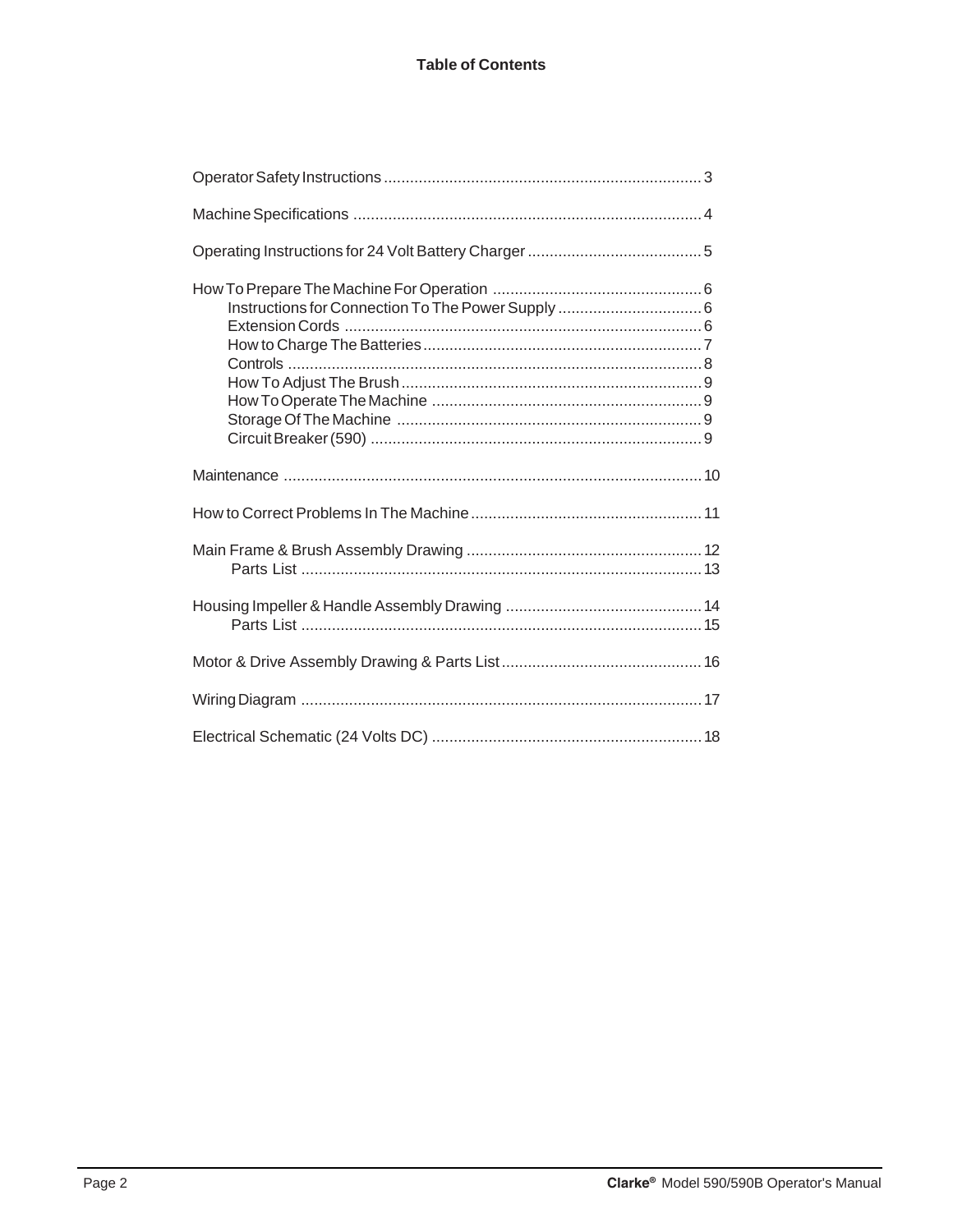|                   | <b>OPERATOR SAFETY INSTRUCTIONS</b>                                                                                                                                                                                                                                                                                                                                                                                                                                   |                      |
|-------------------|-----------------------------------------------------------------------------------------------------------------------------------------------------------------------------------------------------------------------------------------------------------------------------------------------------------------------------------------------------------------------------------------------------------------------------------------------------------------------|----------------------|
| <b>WARNING</b>    | <b>A AVERTISSEMENT</b>                                                                                                                                                                                                                                                                                                                                                                                                                                                | <b>A ADVERTENCIA</b> |
| <b>DANGER:</b>    | Failure to read and observe all DANGER statements could result in severe<br>bodily injury or death. Read and observe all DANGER statements found in<br>your Owner's Manual and on your machine.                                                                                                                                                                                                                                                                       |                      |
| <b>WARNING:</b>   | Failure to read and observe all WARNING statements could result in injury<br>to you or to other personnel; property damage could occur as well. Read<br>and observe all WARNING statements found in your Owner's Manual and on<br>your machine.                                                                                                                                                                                                                       |                      |
| <b>CAUTION:</b>   | Failure to read and observe all CAUTION statements could result in damage<br>to the machine or to other property. Read and observe all CAUTION<br>statements found in our Owner's Manual and on your machine.                                                                                                                                                                                                                                                         |                      |
|                   |                                                                                                                                                                                                                                                                                                                                                                                                                                                                       |                      |
| <b>DANGER:</b>    | Failure to read the Owner's Manual prior to operating or attempting any service or<br>maintenance procedure to your machine could result in injury to you or to other person-<br>nel; damage to the machine or to other property could occur as well. You must have<br>training in the operation of this machine before using it. If you or your operator(s) cannot<br>read English, have this manual explained fully before attempting to operate this ma-<br>chine. |                      |
| DANGER:           | Operating a machine that is not completely or fully assembled could result in injury or<br>property damage. Do not operate this machine until it is completely assembled.<br>Inspect the machine carefully before operation. Keep all fasteners tight. Keep adjust-<br>ments according to specifications.                                                                                                                                                             |                      |
| <b>DANGER:</b>    | Machines can cause an explosion when operated near flammable materials and<br>vapors. Do not use this machine with or near fuels, grain dust, solvents, thinners, or<br>other flammable materials.                                                                                                                                                                                                                                                                    |                      |
| DANGER:           | Using a machine with a damaged power cord could result in an electrocution. Do not<br>use the machine if the power cord is damaged. Do not use the electrical cord to move<br>the machine. To prevent damage to the power cord, do not let the brush touch the<br>power cord when the machine is running. Always lift the power cord over the machine.                                                                                                                |                      |
| <b>DANGER:</b>    | Electrocution could occur if maintenance and repairs are performed on a unit that is not<br>disconnected from the power source. Disconnect the power supply before attempting<br>any maintenance or service.                                                                                                                                                                                                                                                          |                      |
| <b>DANGER:</b>    | Electrocution or fire could occur if the machine is used on a power circuit that repeatedly<br>trips or is undersized. Have a licensed electrician check the fuse, circuit breaker or<br>power supply, and/or contact your local Clarke distributor for assistance.                                                                                                                                                                                                   |                      |
| <b>WARNING:</b>   | Make sure that all labels, warning, cautions and instructions are fastened to the machine. Get<br>new labels and decals from Clarke Industries, Inc., 2100 Highway 265, Springdale, Arkansas<br>72764.                                                                                                                                                                                                                                                                |                      |
| <b>WARNING:</b>   | To prevent electric shock, do not use this machine on wet surfaces. Protect the machine from<br>rain. Keep the machine in a dry building. Always clean the machine with a clean dry cloth.                                                                                                                                                                                                                                                                            |                      |
| <b>WARNING:</b>   | Do not use this machine as a step or furniture. Injury could occur to the operator.                                                                                                                                                                                                                                                                                                                                                                                   |                      |
| <b>WARNING:</b>   | To prevent electrocution, connect to a properly grounded outlet only (refer to grounding instruc-<br>tions on page 4). Always use a three-wire electrical system connected to the electrical ground.                                                                                                                                                                                                                                                                  |                      |
| <b>WARNING:</b>   | If the space vac is not working properly, has been damaged, or dropped in water, return it to a<br>service center.                                                                                                                                                                                                                                                                                                                                                    |                      |
| <b>A</b> CAUTION: | This machine is not suitable for picking up health endangering dirt.                                                                                                                                                                                                                                                                                                                                                                                                  |                      |
| <b>CAUTION:</b>   | This machine is for dry air only and shall not be used or stored outdoors in wet conditions.                                                                                                                                                                                                                                                                                                                                                                          |                      |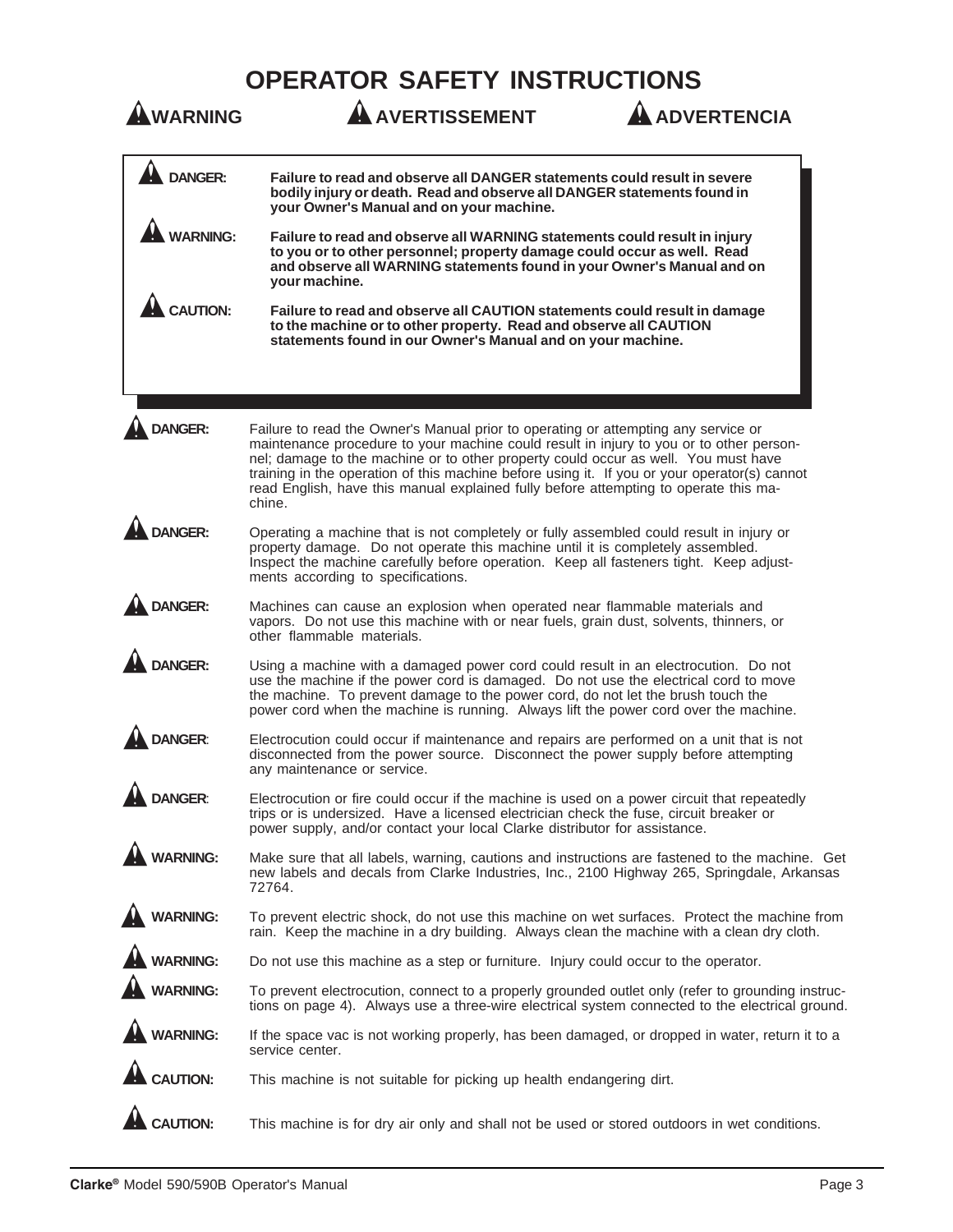#### **INTRODUCTION**

nya.

For large carpeted areas the 590 and 590B SPACE VAC pays for itself in weeks...with manpower savings. Giant 27 inch swath cleans up to 20,000 sq. ft. of carpet per hour. The labor time for that area would be 400 hours with a standard vac, according to ISSA average figures. The 590/590B Space Vac picks up dirt, sand, grit plus heavy litter such as beverage cups, candy wrappers, soda straws, etc. Designed by Clarke for convention centers, arenas, large reception areas, banquet halls, large stores, long corridors and sports centers. Capacity for the Clarke 590/590B space Vac is designed for longer operating times, without operator fatigue. The Scafitex® bag eliminates dusting with 100% retention of dust particles at 5 microns or larger so follow-up dusting is eliminated.



#### **MACHINE SPECIFICATIONS**

| Code               | 615421           | 03042A              | 03100A              |
|--------------------|------------------|---------------------|---------------------|
| Frequency          | 60Hz             | N/A                 | N/A                 |
| Voltage            | 120V AC          | 24VDC               | 24VDC               |
| Sound              | $<$ 70 dBA       | <70dBA              | <70dBA              |
| Vibration          | $< 2.5$ m/s/s    | <2.5m/s/s           | $<$ 2.5m/s/s        |
| Model              | 590              | 590B                | 590B                |
| <b>Brush Drive</b> | Continuous       | 3/4HP               | 3/4HP               |
| Motor              | Duty             | 24V/DC              | 24V/DC              |
| <b>Brush Width</b> | 27"              | 27"                 | 27"                 |
| 9" impeller        | Operated         | Operated            | Operated            |
| $(23 \text{ cm})$  | by brush drive   | by brush drive      | by brush drive      |
|                    | motor            | motor               | motor               |
| Filter area        | 16.7 sq. ft.     | <u>16.7 sq. ft.</u> | <u>16.7 sq. ft.</u> |
| Air movement       | 265 CFM          | 265 CFM             | 265 CFM             |
| Height (overall)   | 38"/271/4"       | 38"                 | 38"                 |
|                    | (folded)         |                     |                     |
| Width (overall)    | 291⁄2"           | 291/2"              | 291/2"              |
| Length (front      | 481/2 x 271/4    | 481/2 x 271/4       | 481/2 x 271/4       |
| to back)           | (folded)         | (folded)            | (folded)            |
| Power Cable        | 73' 3-wire frnd. | N/A                 | N/A                 |
| Weight             | 130 lbs.         | 250 lbs.            | 250 lbs.            |
| Shipping           | 149 lbs.         | 300 lbs.            | 300 lbs.            |
| Weight             |                  |                     |                     |
| <b>Battery</b>     | N/A              | 120V 60Hz           | 120V 60Hz           |
| Charger            |                  | 40071A              | 40071A              |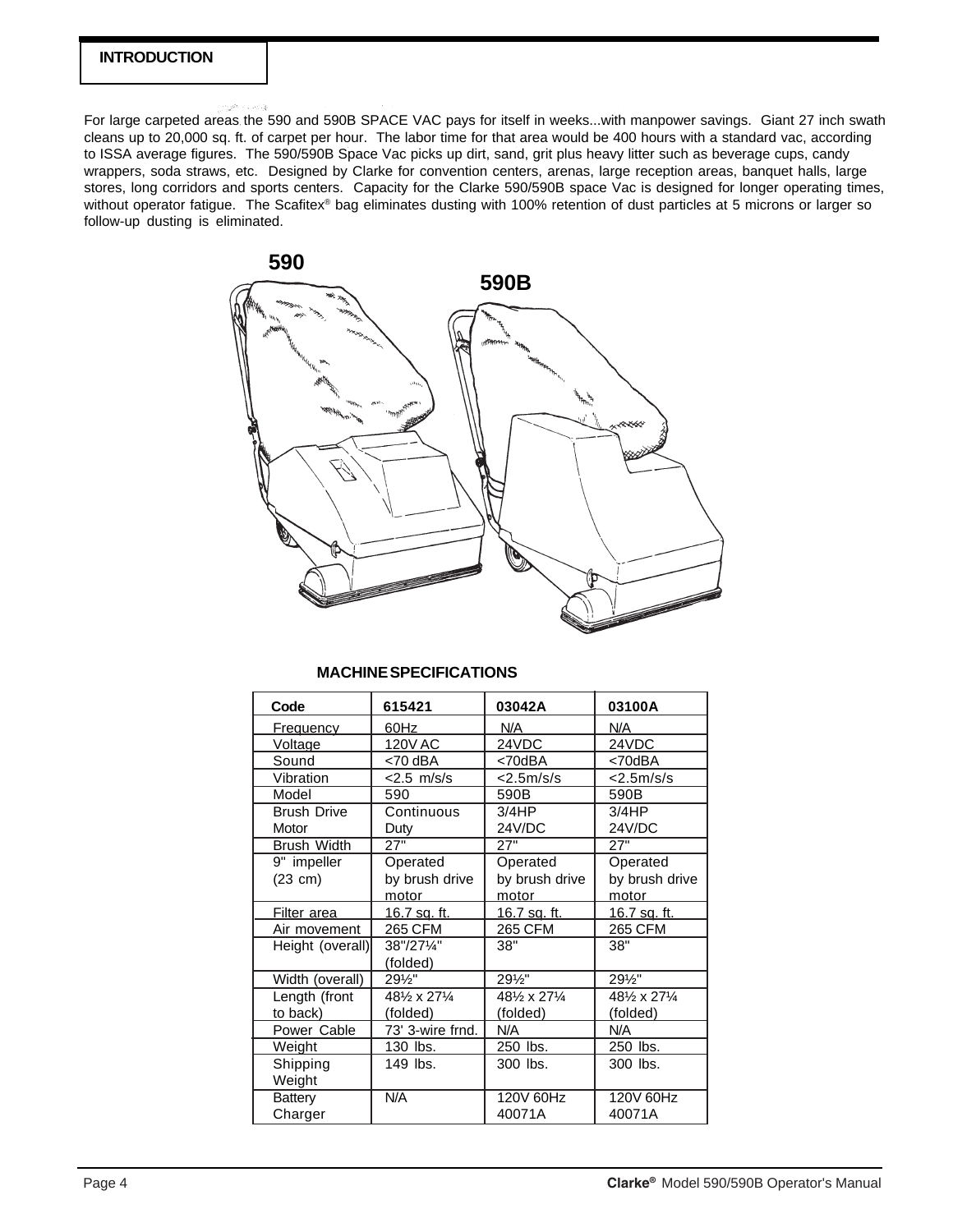# **590 Battery Operated Space Vac**

**Operating Instructions for Clarke 24 Volt Battery Charger**

| $\mathbf{\hat{A}}$ CAUTION: | Connect or disconnect the battery plug only<br>when the charger supply cord is disconnected<br>or arcing and burning may result.                                                                                           |
|-----------------------------|----------------------------------------------------------------------------------------------------------------------------------------------------------------------------------------------------------------------------|
| $\mathbf{\Lambda}$ CAUTION: | Do not expose to rain. Replace defective cords<br>immediately. If the charger is dropped or other-<br>wise damaged, inspect it thoroughly.                                                                                 |
| $\mathbf A$ CAUTION:        | Provide adequate ventilation while charging.<br>Improper ventilation could cause fumes or<br>gases to injure the operator or others.                                                                                       |
| $\mathbf A$ CAUTION:        | Never work on the charger with cords con-<br>nected to the AC supply or to the batteries.                                                                                                                                  |
| A WARNING:                  | Batteries must be installed and serviced by<br>authorized personnel only. Always wear eye<br>protection and protective clothing when work-<br>ing near batteries. NO SMOKING!                                              |
| $\mathbf{\hat{A}}$ warning: | Lead acid batteries generate gases which can<br>cause an explosion! Keep sparks and flames<br>away from batteries. Do not put tools or other<br>metal objects across the battery terminals or<br>the top of the batteries. |
| <b>WARNING:</b>             | Because of the positioning of the batteries, you<br>must not use any other maintenance free bat-<br>tery. They may leak. Clarke Part No. 40070A, 12<br>volt 80 amp hour batteries are specially de-<br>signed not to leak. |
| <b>NOTE:</b>                | For best results, charge the batteries after each<br>use.                                                                                                                                                                  |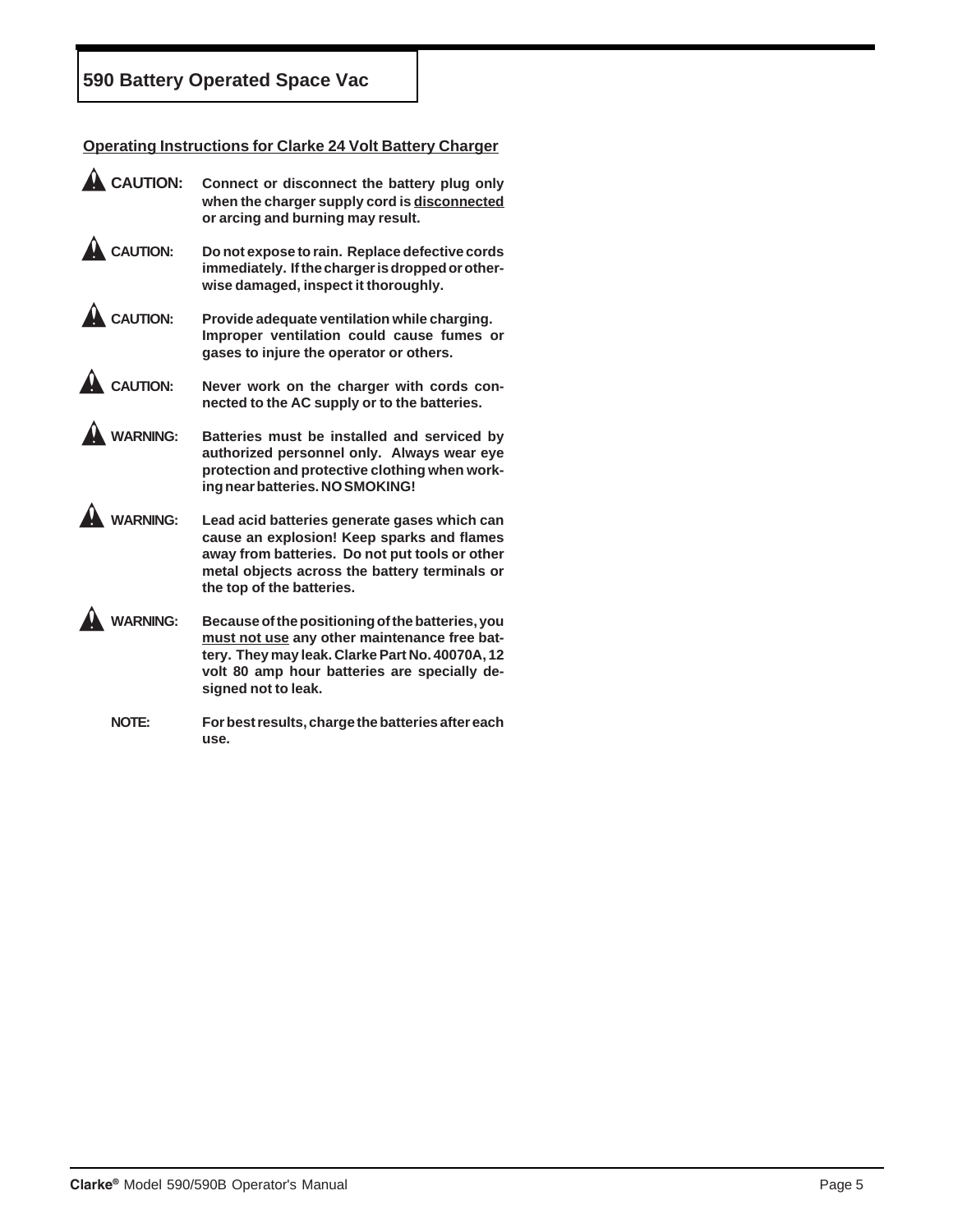#### **HOW TO PREPARE THE MACHINE FOR OPERATION**

#### **Instructions for Connection To The Power Supply And The Electrical Ground**

The machine has a power cord with three conductors and a plug with three terminals. For maximum protection against electric shock, use a circuit that is protected by a ground fault circuit interrupter.

This machine uses a 110 TO 120 volt AC 60 cycle electrical circuit. **Make sure you have the correct voltage and frequency before connecting the power cord to an outlet.** The machine has a plug as shown in Figure A. If a receptacle connected to the electrical ground as shown in Figure A is not available, use an adapter as shown in Figure C. This adapter must be connected as shown in Figure B to an electrical ground in the electrical outlet. Make sure you use the plate screw and the tab to fasten the adapter.

**WARNING: To prevent possible electric shock, protect the machine from rain. Keep the machine in a dry building.**

**WARNING: For maximum protection against electrical shock, use a circuit that is protected by a ground fault circuit interrupter. Consult your electrical contractor.**

**WARNING: Have worn, cut or damaged cords replaced by an authorized service person.**

### **EXTENSION CORDS**

The machine has a power cord with wire size 14 AWG (AWG means American Wire Gauge).

**WARNING: If you use an extension cord, use an extension cord with minimum wire size 14 AWG. Do not use an extension cord longer than 50 feet. Do not join two extension cords.**

**WARNING: Do not move the machine over an electrical cord. Always lift the cord over the machine.**



Figure A, B, C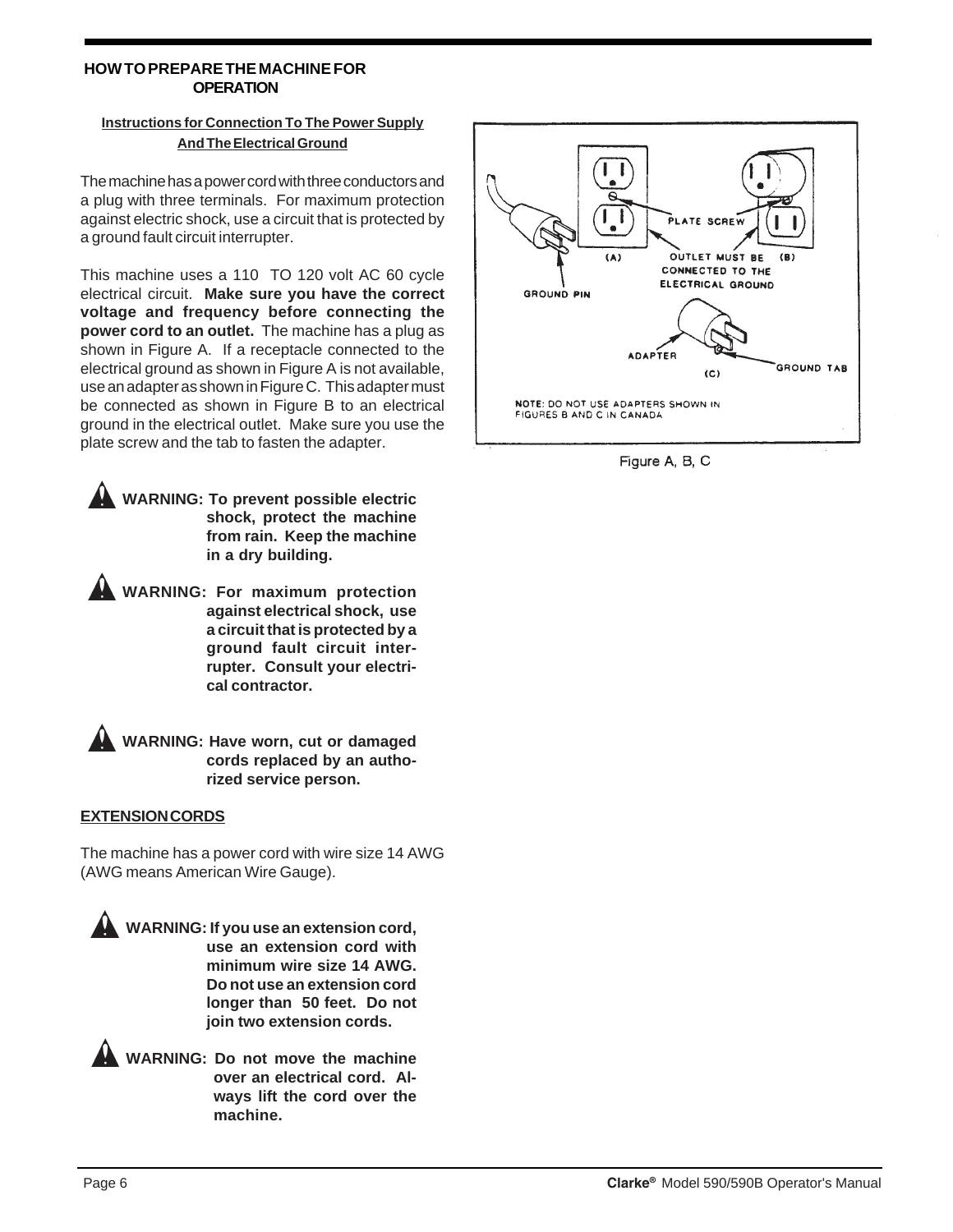#### **HOW TO CHARGE THE BATTERIES**

Put the charger on a flat surface. Make sure the vents on the sides of the charger are at least two inches away from the walls and other objects. Make sure there are no objects near the bottom vents of the charger.

To charge the batteries, follow this procedure:

- 1. Turn the machine OFF.
- 2. Connect the DC connector on the charger to the connecting plug on the side of the machine above the circuit breaker.
- 3. Connect the AC plug on the charger to a receptacle that has the correct voltage and frequency for your charger. Make sure the receptacle is connected to the electrical ground.

**NOTE**: Read the DC ammeter on the charger. These conditions are normal:

- In the "Start" position, the ammeter dial is in the white area of the meter.
- In the "Finish" position, the ammeter is in the green area of the meter.

If the conditions are not normal, unplug the charger from the wall.

7. The electronic timer stops the charger when the batteries are fully charged.

See the instruction book for the charger, and for more instructions on how to use the charger and charge the batteries.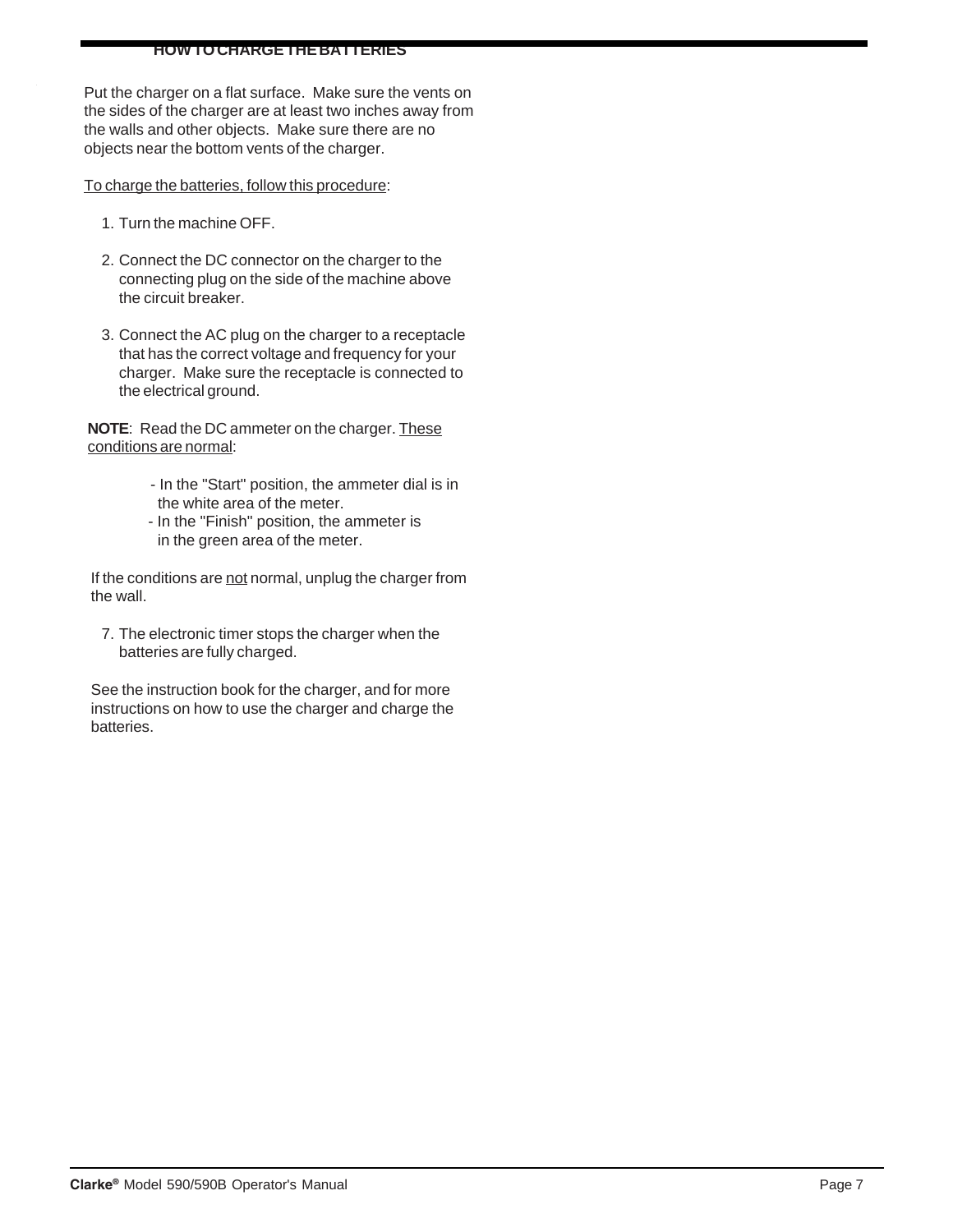# **Handle**

The handle on the 590 has a storage and an operating position. To change the position of the handle, use the two knobs on the handle. See figure 1

#### **Note: The 590B Model has a non-folding handle.**

To put the handle in the storage position, pull out the two knobs. Rotate the knobs ¼ turn. Put the handle forward in the storage position.





**Storage Position Concrete Contract Concrete Position** 

Figure 1

To put the handle in the operating position rotate the knobs to the lock position. Put the handle in the operating position.

### **FILTER BAG**

Make sure the filter bag is empty and clean before you install the bag and begin to use the machine. Use the zipper (1) on the bag to remove the contents of the bag. See figure 2.

To install the filter bag, put the opening (2) in the bag around the lip (3) that holds the bag. Tighten the strap (4) to hold the bag in position. See figure 2



Figure 2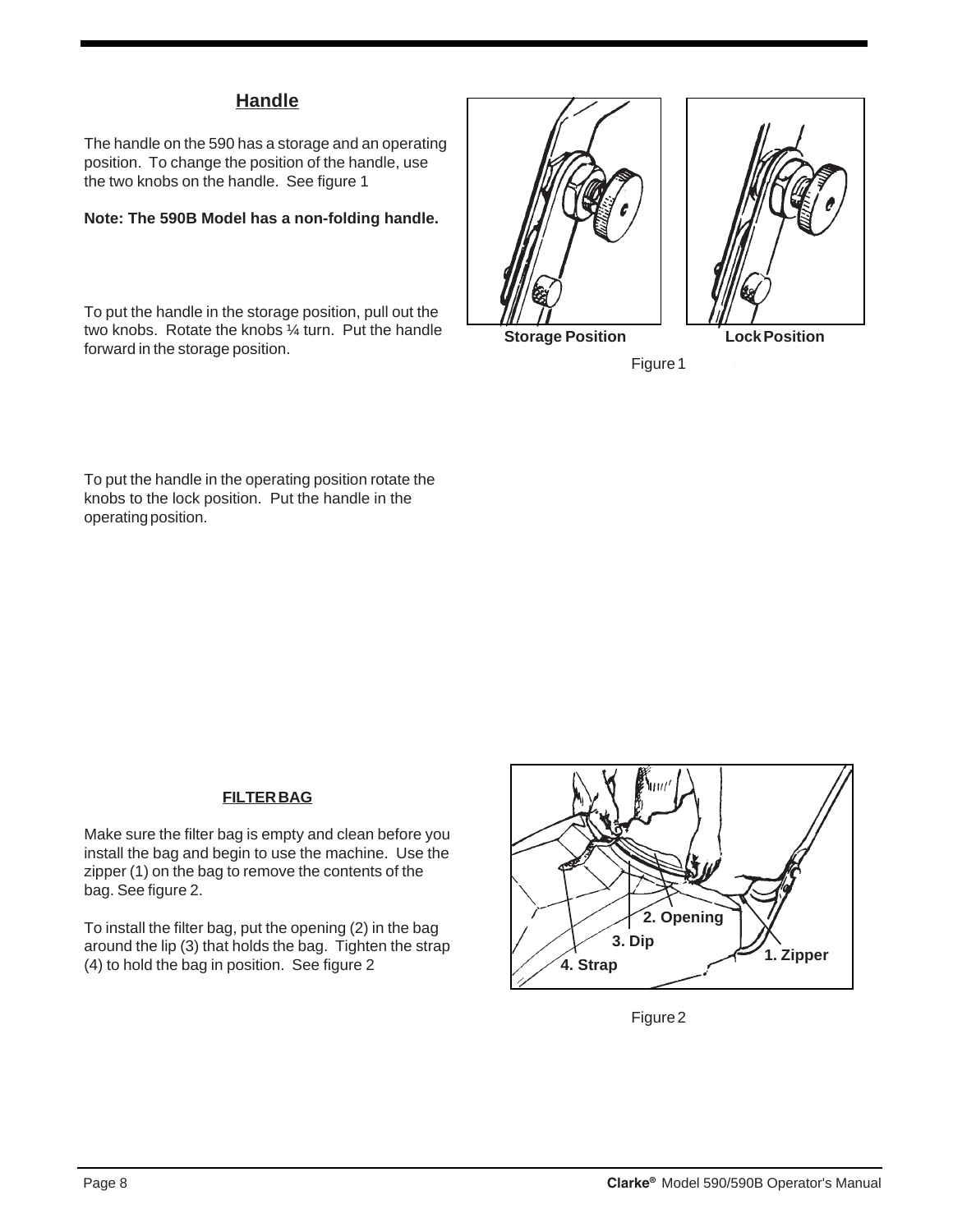#### **HOW TO ADJUST THE BRUSH**

The brush height adjustment has four settings. To adjust the setting, pull out the handle on the right-hand side of the front of the machine. Move the handle to the correct setting for your carpet. The setting is correct when the brush sweeps the surface of the carpet. The setting is too low when the brush wipes the carpet. See figures 3 and 4

For very low pile carpet, and for hard surface floors, put the adjustment lever in the farthest forward position.

#### **HOW TO OPERATE THE MACHINE**

Use the Models 590/590B Space Vac only on large areas of floor. Move the machine steadily forward and backward in short movements.

To clean near the wall, put the guide wheel on the right-hand side of the machine against the wall.

Stop when the performance of the machine decreases.

#### **SERVICE**

The following should be done by the operator when servicing the machine:

Keep the machine clean. It will have longer life and need fewer repairs.

For the best performance, remove the contents of the filter bag each time you finish using the machine. **Sweep the inner surface of the bag for the best filter efficiency.**

#### **STORAGE OF THE MACHINE**

Before you put the machine in storage, clean the machine and the filter bag. Put the power cord around the top of the handle. To put the handle in the storage position, pull out the two knobs on the handle. Rotate the knobs ¼ turn. Put the handle forward into the storage position. Keep the machine in a storage area in a building.

#### **CIRCUIT BREAKER**

The electrical circuit in the Model 590 is protected by a circuit breaker. If the circuit breaker opens, wait approximately 10 minutes for the machine to cool. Press the red button on the right-hand side of the machine to reset the circuit breaker. See figure 5. You can feel the circuit breaker lock into the closed position.

Check the vacuum system and the brush for obstructions. Check the settings of the brush. Obstructions or an incorrect brush setting can make the motor too hot.



**Brush Height Adjustment -** Figure 3







Figure 5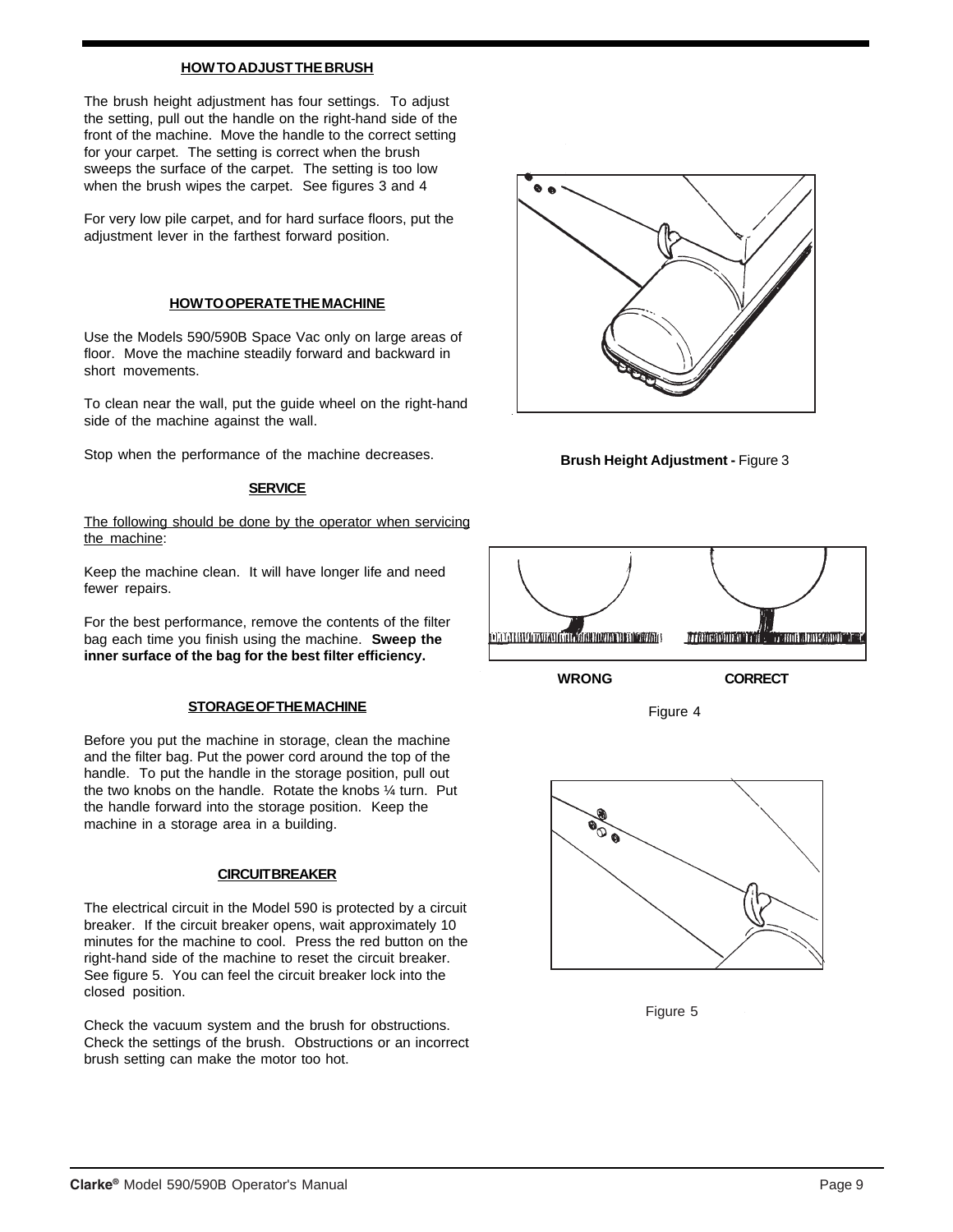#### **MAINTENANCE**



**WARNING: To prevent electric shock, always remove the electrical plug from the electrical outlet before doing any repairs or maintenance to this machine.**

**WARNING: Maintenance procedures must be done only by persons authorized to do maintenance.**

**NOTE: For safe operation, and longer life of your Clarke product, use only Clarke replacement parts.**

#### **How To Adjust The Belts**

The belt to drive the brush: The tension of this belt is controlled by a spring. If necessary, replace the spring and the belt. See figure 6

The belt to drive the vacuum impeller: The tension of this belt is controlled by the position of the motor. To get access, remove the main cover of the machine. Loosen the four hex screws that fasten the motor, and move the motor forward or backward. Tighten the four hex head screws forward or backward. Tighten the four head screws and install the cover of the machine. See figure 7.

#### **How To Get More Use From The Brushes**

When the brush becomes worn, rotate the brush shaft to get more use. When the brushes becomes worn more, replace the two halves of the brush.

To rotate the brush shaft, follow this procedure:(See figure 6)

- 1. Remove the electrical plug from the outlet.
- 2. Put the machine upside down.
- 3. Remove the side shoe (3) from the left-handed end of the brush shaft.
- 4. Loosen the retainer (4) and the spacer (5) on the end of the brush shaft.
- 5. Rotate the brush shaft ½ (180°) turn.
- 6. Tighten the retainer (4).
- 7. Install the side shoe.

To change the two halves of the brush, remove the screws (6). Replace the brush section and the screws. See figure 6

#### **Electrical**

**WARNING: Electrical repairs must be made by authorized personnel only.**

#### **MOTOR AND CIRCUIT**

The Model 590 has a capacitor start, induction run motor.

The Model 590B has a permanent magnet motor. This motor has carbon brushes. The brushes and commutator should be inspected annually for damage and/or wear.

This motor needs no maintenance. If damage occurs to the motor, return the machine to a Clarke authorized repair location. If damage occurs to the electrical circuit, make sure the machine is repaired by an authorized person. The machine must be tested for electrical safety before it is used again.



Figure 6



Figure 7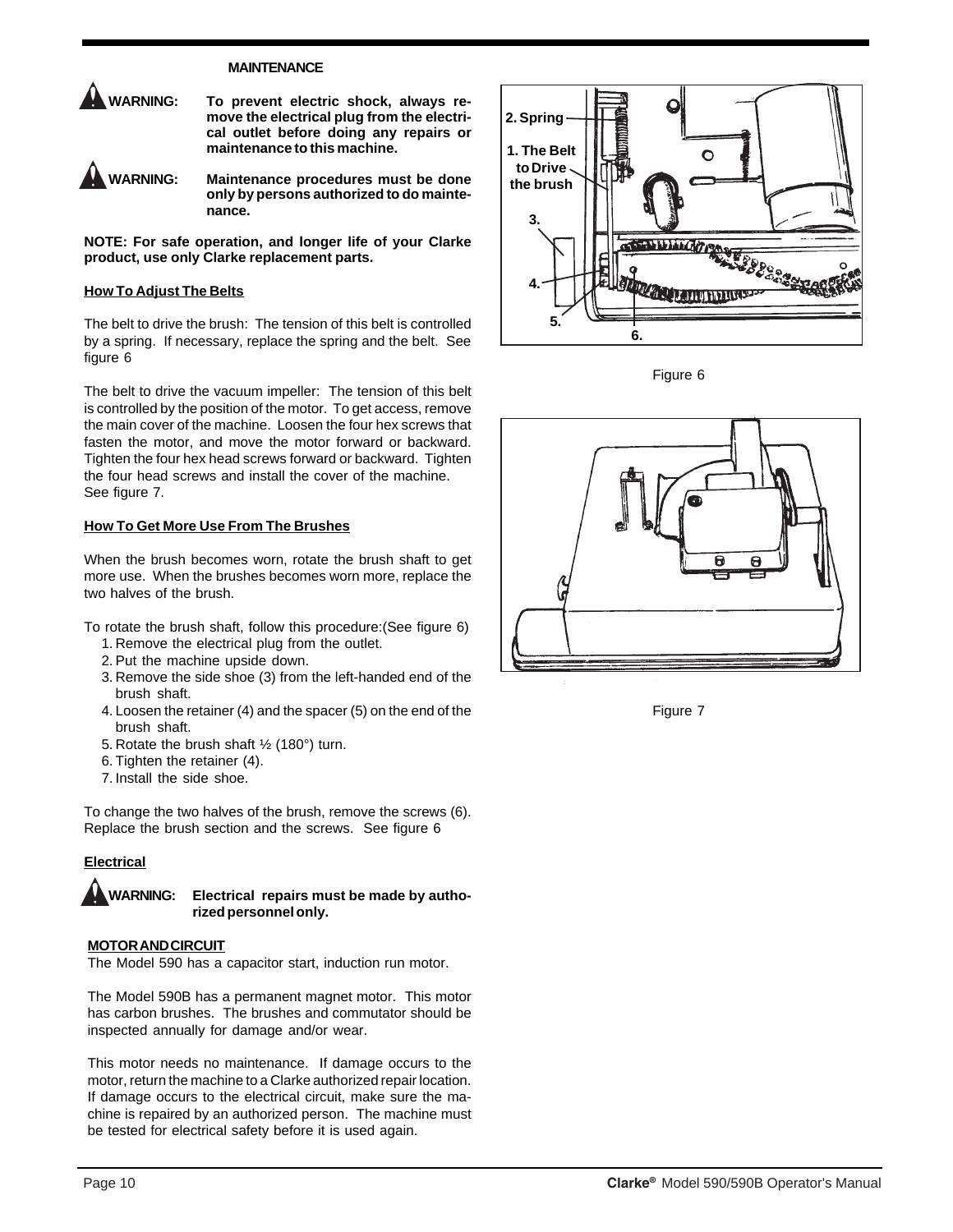#### **HOW TO CORRECT PROBLEMS IN THE MACHINE**

| <b>Problem</b>                                        | Cause                                                                                         | <b>Action</b>                                                                                                                                                                                                                                                                                                                                |
|-------------------------------------------------------|-----------------------------------------------------------------------------------------------|----------------------------------------------------------------------------------------------------------------------------------------------------------------------------------------------------------------------------------------------------------------------------------------------------------------------------------------------|
| The machine does not run.                             | There is no power.                                                                            | There is an obstruction. See "Circuit Breaker" in the<br>manual. The electrical outlet, power cord, electrical<br>switches and motor brushes are to be checked.<br>Electrical inspections must be made by a person<br>authorized to do maintenance. Electrical repairs must<br>be made by a person authorized to make electrical<br>repairs. |
|                                                       |                                                                                               | Also check for proper battery voltage on the 590B.                                                                                                                                                                                                                                                                                           |
| The machine does not remove<br>debris from the floor. | The filter bag is dirty.                                                                      | If the bag is 1/3 full, clean the cloth bag and turn it<br>inside out. If the machine is used to pick up heavy<br>debris, clean the bag before it is 1/3 full.                                                                                                                                                                               |
|                                                       | The brush does not turn<br>clockwise when seen from<br>the right-hand side of the<br>machine. | Return the machine to a Clarke Service Branch or a<br>Clarke authorized Service Center to have the motor<br>wired correctly.                                                                                                                                                                                                                 |
|                                                       | The brush setting is not<br>correct.                                                          | Change the brush setting. If the brush is set too low on<br>a deep pile carpet, the housing can stop the air flow.                                                                                                                                                                                                                           |
|                                                       | The brush is worn.                                                                            | Replace the 34" brush.                                                                                                                                                                                                                                                                                                                       |
| If the bag does not inflate.                          | The fan belt is slipping or<br>broken.                                                        | Adjust the fan belt or replace.                                                                                                                                                                                                                                                                                                              |
| The brush does not rotate.                            | There is an obstruction in<br>the bearings on the end of<br>the brush.                        | Remove the obstruction.                                                                                                                                                                                                                                                                                                                      |
|                                                       | The belt is broken or loose.                                                                  | Replace or tighten the belt.                                                                                                                                                                                                                                                                                                                 |
|                                                       | There is low line voltage.                                                                    | Remove other appliance on the line or provide a<br>separate circuit.                                                                                                                                                                                                                                                                         |
|                                                       | The brush drive motor will<br>not run.                                                        | Push the circuit breaker button.<br>Check the battery voltage on the 590B.                                                                                                                                                                                                                                                                   |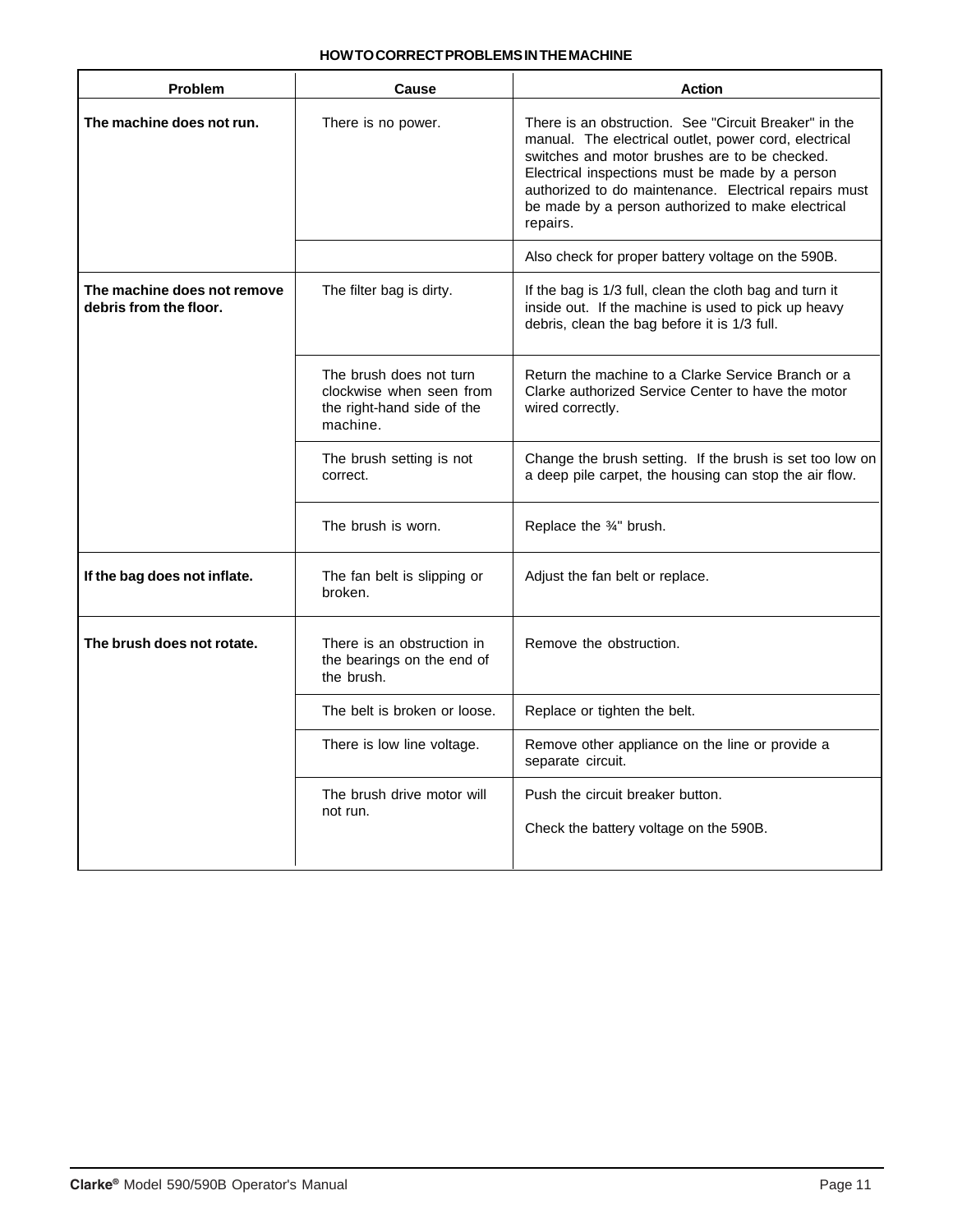#### **Clarke® Model 590/590B Main Frame & Brush Assembly 1/04**



NI = Not Illustrated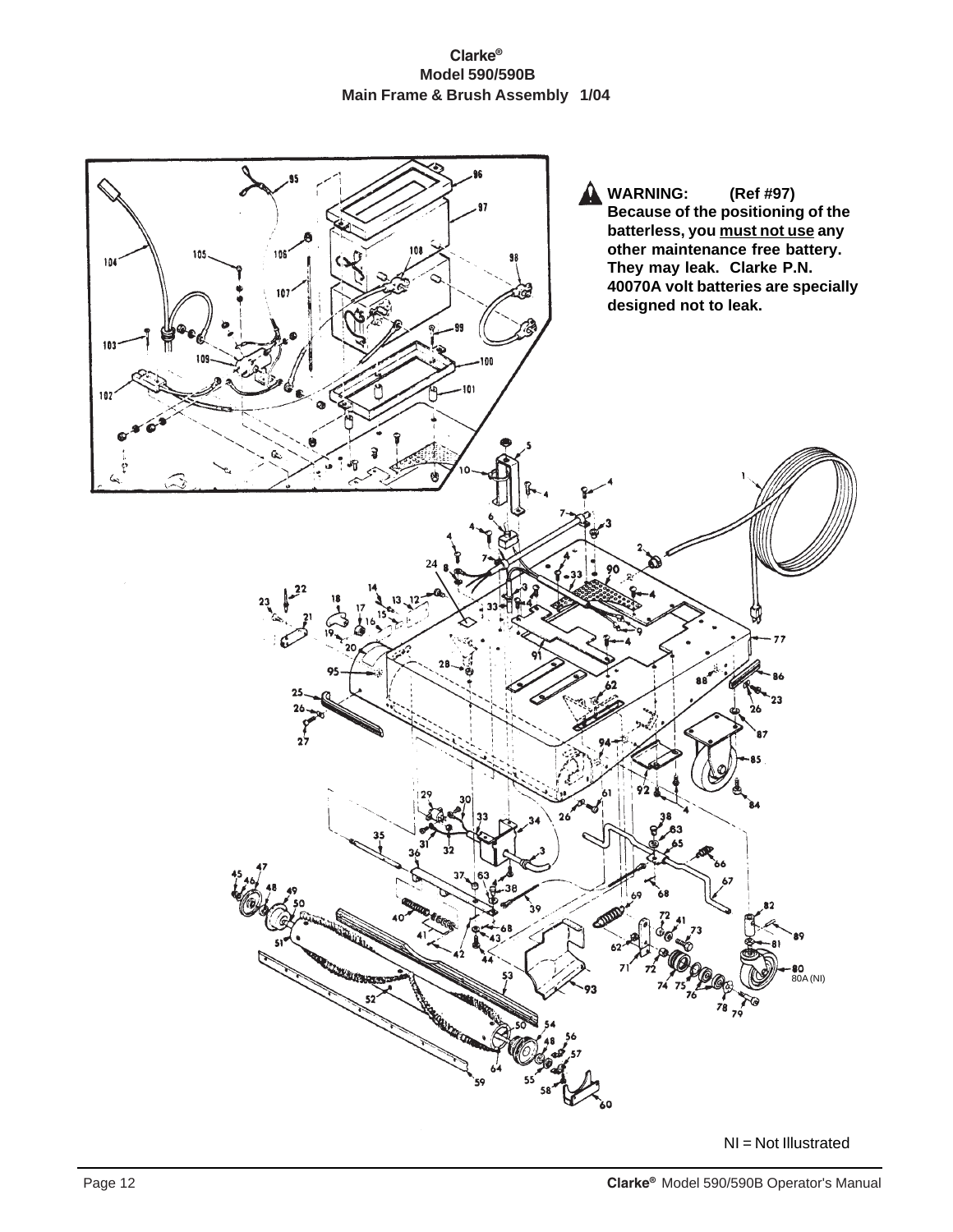#### **Clarke® Model 590 & 590B Main Frame & Brush Assembly 1/04**

| Ref.<br>No.    | Part No.         | <b>Description</b>                                     | QTY            | Ref.<br>No.     | Part No.         | <b>Description</b>                    |
|----------------|------------------|--------------------------------------------------------|----------------|-----------------|------------------|---------------------------------------|
| 1              | 909007           | Cord Assembly 75'                                      | 1              | 55              | 613601           | Guard, Brush                          |
|                | 40025A           | Cord 230V                                              | 1              | 56              | 618222           | Spacer, Brus                          |
| $\overline{c}$ | 627561           | Strain Relief                                          | 1              | 57              | 617206           | Retainer                              |
| 3              | 611101           | Bushing, Motor                                         | 2              | 58              | 962968           | Screw, 10-24                          |
| $\overline{4}$ | 962835           | Screw #10-24 x 1/2                                     | 13             | 59              | 617921           | Shoe, Front                           |
| $\overline{5}$ | 610820           | Bracket, Switch Mounting                               | 1              | 60              | 617923           | Shoe, Side                            |
| 6              | 47394A           | Switch                                                 | $\mathbf{1}$   | 61              | 962992           | Screw 8-32                            |
| $\overline{7}$ | 812180           | Clip, Nylon                                            | $\overline{2}$ | 62              | 920160           | Nut 5/16-18                           |
| 8              | 980603           | Washer #1110                                           | $\mathbf{1}$   | 63              | 980982           | Washer, Flat                          |
| 9              | 911594           | Clip, Terminal                                         | $\mathbf{1}$   | 64              | 619002           | Tube, Brush                           |
| 10             | 899254           | Tie, Nylon, Wire                                       | $\overline{2}$ | 65              | 882156           | Clip                                  |
| 11             | 691101           | Bushing, Snap                                          | $\overline{1}$ | 66              | 628384           | Spring, Latch                         |
| 12             | 962109           | Screw, 10-24 x 5/8                                     | $\overline{2}$ | 67              | 617726           | Shaft, Adjust                         |
| 13             | $N^*$            | Plate, Model & Serial No.                              | $\mathbf{1}$   | 68              | 925004           | Pin, $1/16 \times 1/2$                |
| 14             | 930082           | Rivet, 1/8 x .310 Pop                                  | $\overline{2}$ | 69              | 67901A           | Spring, Idler <sup>-</sup>            |
| 15             | 215108           | Label, Manufacture Date                                | 1              | 70              |                  |                                       |
| 16             | 805160           | Label, Inspection                                      | $\mathbf{1}$   | 71              | 610322           | Arm As., Idle                         |
| 17             | 618522           | Stop, Knob                                             | $\mathbf{1}$   | 72              | 748250           | Spacer, Idler                         |
| 18             | 613920           | Handle, T-Knob                                         | $\mathbf{1}$   | 73              | 962158           | Screw, 5/16-1                         |
| 19             | 925554           | Pin, .093 Dia. x .62 Roll                              | $\mathbf{1}$   | 74              | 616920           | Pulley, Idler                         |
| 20             | 615125           | Label. Brush Adiustment                                | 1              | 75              | 757360           | Ring, Snap                            |
| 21             | 617522           | Roller, Asm. Side                                      | $\mathbf{1}$   | $\overline{76}$ | 902648           | Bearing                               |
| 22             | 930122           | Rivet, <sup>1</sup> / <sub>8</sub> Dia. Pop            | $\overline{2}$ | 77              | 613222           | Frame, Asm.                           |
| 23             | 962727           | Screw 8-32 x 1/2 Pan                                   | $\overline{7}$ | 78              | 980613           | Washer, Wa                            |
| 24             | 77094A           | Label, Ground Symbol                                   | $\mathbf{1}$   | 79<br>80        | 962395<br>619722 | Screw, 5/16 -1                        |
| 25             | 611221           | <b>Bumper</b>                                          | $\mathbf{1}$   |                 |                  | Caster, Asm.<br>(includes iten        |
| 26             | 677211           | Retainer, Bumper Strip                                 | 16             | 80A             |                  | Caster                                |
| 27<br>28       | 962900<br>920349 | Screw, 10-16 x 5/8<br>Nut, 1⁄4-20                      | 12<br>1        | 81              | 619724<br>920196 | Nut, 1/2 -13                          |
| 29             | 912362           | Breaker, Circuit (120 Volt)                            | $\mathbf{1}$   | 82              | 617725           | Shaft, Caster                         |
|                | 912363           | Breaker, Circuit (220 Volt)                            | 1              | 84              | 85811A           | Screw, 18 x                           |
|                | 41416A           | Breaker, Circuit 45 A (590B)                           | $\mathbf{1}$   | 85              | 52109A           | Caster, Rigid                         |
| 30             | 912364           | Lead Asm., Motor/Circuit                               | $\mathbf{1}$   | 86              | 611220           | <b>Bumper</b>                         |
| 31             | 952470           | Wire Asm., SW/Circuit                                  | $\mathbf{1}$   | 87              | 980652           | Washer, 5/16 >                        |
| 32             | 920200           | Nut, 10-24 Hex                                         | $\overline{2}$ | 88              | 612101           | Clip                                  |
| 33             | 618122           | Sleeving, Leads                                        | $\overline{2}$ | 89              | 925044           | Pin, Cotter                           |
| 34             | 612324           | Cover, Circuit Breaker                                 | 1              | 90              | 613622           | Guard                                 |
| 35             | 617423           | Rod, Adjusting                                         | $\mathbf{1}$   | 91              | 613620           | Guard                                 |
| 36             | 615120           | Lever Asm., Adjusting                                  | $\mathbf{1}$   | 92              | 613621           | Guard, Pulley                         |
| 37             | 618221           | Spacer, Adjusting Lever                                | 1              | 93              | 613623           | Guard, Belt                           |
| 38             | 616720           | Pin, Clevis                                            | 2              | 94              | 920108           | Nut, 6-32 Hx                          |
| 39             | 612420           | Cable Asm., Adjusting                                  | $\mathbf{1}$   | 95              | 49675A           | Harness, Wii                          |
| 40             | 618320           | Spring, Compression                                    | $\mathbf{1}$   | 96              | 61232A           | Bracket, Batt                         |
| 41             | 980651           | Washer                                                 | $\overline{7}$ | 97              | 40703A**         | Battery, 12 V                         |
| 42             | 925036           | Pin, Dia. $\frac{3}{32} \times \frac{3}{4}$            | 2              |                 | 40070A**         | Battery 12V                           |
| 43             | 980646           | Washer $\frac{9}{32}$ x $\frac{5}{8}$ x $\frac{1}{16}$ | $\mathbf{1}$   |                 |                  | Beginning w/                          |
| 44             | 962455           | Screw 1/4-20 x 1                                       | 1              | 98              | 41213A           | Cable, Series                         |
| 45             | 902734           | Bearing, Nyliner                                       | 1              | 99              | 962813           | Screw 5/16-18                         |
| 46             | 618322           | Spring, Wave                                           | 1              | 100             | 61233A           | Bracket, Batt                         |
| 47             | 613605           | Guard, Thread                                          | 1              | 101             | 67860A           | Spacer, Batte                         |
| 48             | 902619           | <b>Bearing</b>                                         | $\overline{2}$ | 102             | 49677A           | Harness, Wir                          |
| 49             | 610206           | Adapter, Brush                                         | $\mathbf{1}$   | 103             | 962980           | Screw, 6-32                           |
| 50             | 617720           | Shaft, Brush                                           | 1              | 104             | 49674A           | Harness. Wir                          |
| 51             | 610921           | Brush, Half, Chevron                                   | 2              | 105             | 962983           | Screw, 1/2-20                         |
| 52             | 962821           | Screw, 8-00 x 5/8                                      | 12             | 106             | 920342           | Nut <sup>3</sup> / <sub>8</sub> Nyloc |
| 53             | 617920           | Shoe, Rear                                             | 1              | 107             | 67127A           | Rod, Battery                          |
| 54             | 616908           | Pulley, Brush, Drive                                   | $\mathbf{1}$   | 108             | 41212A           | Cable, Batter                         |

| Ref.<br>No. | Part No.         | Description                                       | QTY.                             |
|-------------|------------------|---------------------------------------------------|----------------------------------|
| 55          | 613601           | Guard, Brush, Thread                              | 1                                |
| 56          | 618222           | Spacer, Brush Adjustment                          | 1                                |
| 57          | 617206           | Retainer                                          | 1                                |
| 58          | 962968           | Screw, 10-24 x 1/2 Pan                            | $\overline{2}$                   |
| 59          | 617921           | Shoe, Front                                       | 1                                |
| 60          | 617923           | Shoe, Side                                        | 1                                |
| 61          | 962992           | Screw 8-32 x 3/8                                  | $\overline{c}$                   |
| 62          | 920160           | Nut 5/16-18                                       | $\overline{\mathbf{c}}$          |
| 63          | 980982           | Washer, Flat                                      | $\overline{2}$                   |
| 64          | 619002           | Tube, Brush                                       | 1                                |
| 65          | 882156           | Clip                                              | 1                                |
| 66          | 628384           | Spring, Latch                                     | $\overline{1}$                   |
| 67          | 617726           | Shaft, Adjustment                                 | 1                                |
| 68          | 925004           | Pin, $1/16 \times 1/2$                            | $\overline{2}$                   |
| 69          | 67901A           | Spring, Idler Tension                             | 1                                |
| 70          |                  |                                                   |                                  |
| 71          | 610322           | Arm As., Idler                                    | 1                                |
| 72          | 748250           | Spacer, Idler, Arm                                | $\overline{2}$                   |
| 73          | 962158           | Screw, 5/16-18 x 7/8                              | 1                                |
| 74          | 616920           | Pulley, Idler                                     | 1                                |
| 75          | 757360           | Ring, Snap                                        | 1                                |
| 76          | 902648           | Bearing                                           | $\overline{2}$                   |
| 77          | 613222           | Frame, Asm., Main                                 | 1                                |
| 78          | 980613           | Washer, Wave                                      | 1                                |
| 79          | 962395           | Screw, $5/16 - 18 \times 1\frac{3}{4}$            | 1                                |
| 80          | 619722           | Caster, Asm., Front                               | $\overline{2}$                   |
|             |                  | (includes item #'s 80A, 81, 82)                   | $\overline{\mathbf{c}}$          |
| 80A         | 619724           | Caster                                            | $\overline{c}$                   |
| 81<br>82    | 920196<br>617725 | Nut, 1/2 -13                                      | $\overline{2}$<br>$\overline{2}$ |
| 84          | 85811A           | Shaft, Caster<br>Screw, 18 $\times$ $\frac{3}{4}$ | $\overline{\bf 8}$               |
| 85          | 52109A           | Caster, Rigid 6.0 x 1.5                           | $\overline{2}$                   |
| 86          | 611220           | <b>Bumper</b>                                     | 1                                |
| 87          | 980652           | Washer, 5/16 X 9/16 X 1/16                        | 8                                |
| 88          | 612101           | Clip                                              | 7                                |
| 89          | 925044           | Pin, Cotter                                       | $\overline{2}$                   |
| 90          | 613622           | Guard                                             | $\mathbf 1$                      |
| 91          | 613620           | Guard                                             | 1                                |
| 92          | 613621           | Guard, Pulley                                     | 1                                |
| 93          | 613623           | Guard, Belt                                       | 1                                |
| 94          | 920108           | Nut, 6-32 Hx                                      | 2                                |
| 95          | 49675A           | Harness, Wire, Switch                             | 1                                |
| 96          | 61232A           | Bracket, Battery, Top Pntd.                       | $\overline{1}$                   |
| 97          | 40703A**         | Battery, 12 Volt to Serial# XE                    | $\overline{\mathbf{c}}$          |
|             | 40070A**         | Battery 12V GEL 90AH                              | 2                                |
|             |                  | Beginning w/Serial # XE                           |                                  |
| 98          | 41213A           | Cable, Series, Neg.                               | $\overline{1}$                   |
| 99          | 962813           | Screw 5/16-18 x 2 Ft.                             | $\overline{\overline{3}}$        |
| 100         | 61233A           | Bracket, Battery, Bottom Ptnd.                    | 1                                |
| 101         | 67860A           | Spacer, Battery, Bracket Pntd.                    | 3                                |
| 102         | 49677A           | Harness, Wire Charger (590B)                      | 1                                |
| 103         | 962980           | Screw, 6-32 x 1 Pn St                             | $\overline{c}$                   |
| 104         | 49674A           | Harness. Wire, Circuit Breaker                    | $\overline{1}$                   |
| 105         | 962983           | Screw, 1/2-20 x<br>$^{5}/_8$                      | $\overline{\mathbf{c}}$          |
| 106         | 920342           | Nut <sup>3</sup> / <sub>8</sub> Nyloc             | 4                                |
| 107         | 67127A           | Rod, Battery                                      | 2                                |
| 108         | 41212A           | Cable, Battery Pos.                               | 1                                |
| 109         | 878561           | Solenoid, 24 Volt                                 | 1                                |
| 110         | 920112           | Nut, 6 x 32                                       | 2                                |
| Ν           | 47609A           | Terminal, Lug 5/16                                | 1                                |
| Ν           | 85809A           | Screw, $5/16 - \frac{1}{2}$                       | 4                                |
| Ν           | 110854           | Nut, 5/16                                         | $\overline{\mathbf{4}}$          |

NI = Not illustrated

|          | <b>NOTE:</b> ** 40703A use 40510A or 40511A Wet Battery Charger |  |
|----------|-----------------------------------------------------------------|--|
| or equal |                                                                 |  |
|          | <b>NOTE:</b> ** 40070A use 40071A or 40072A Wet Battery Charger |  |

or equal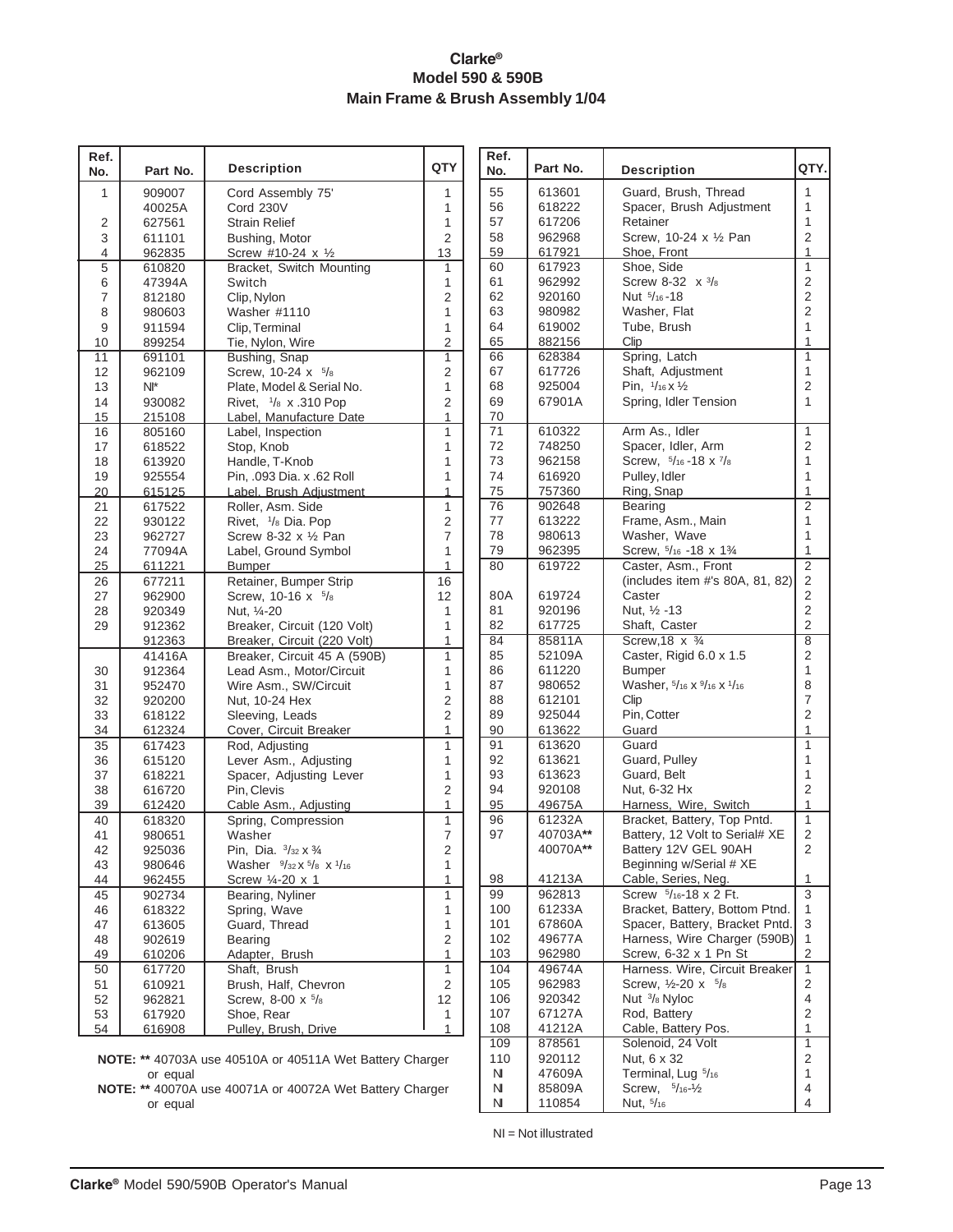#### **Clarke® Model 590/590B Housing Impeller & Handle Assembly Drawing 11/02**



NOTE: 590B Handle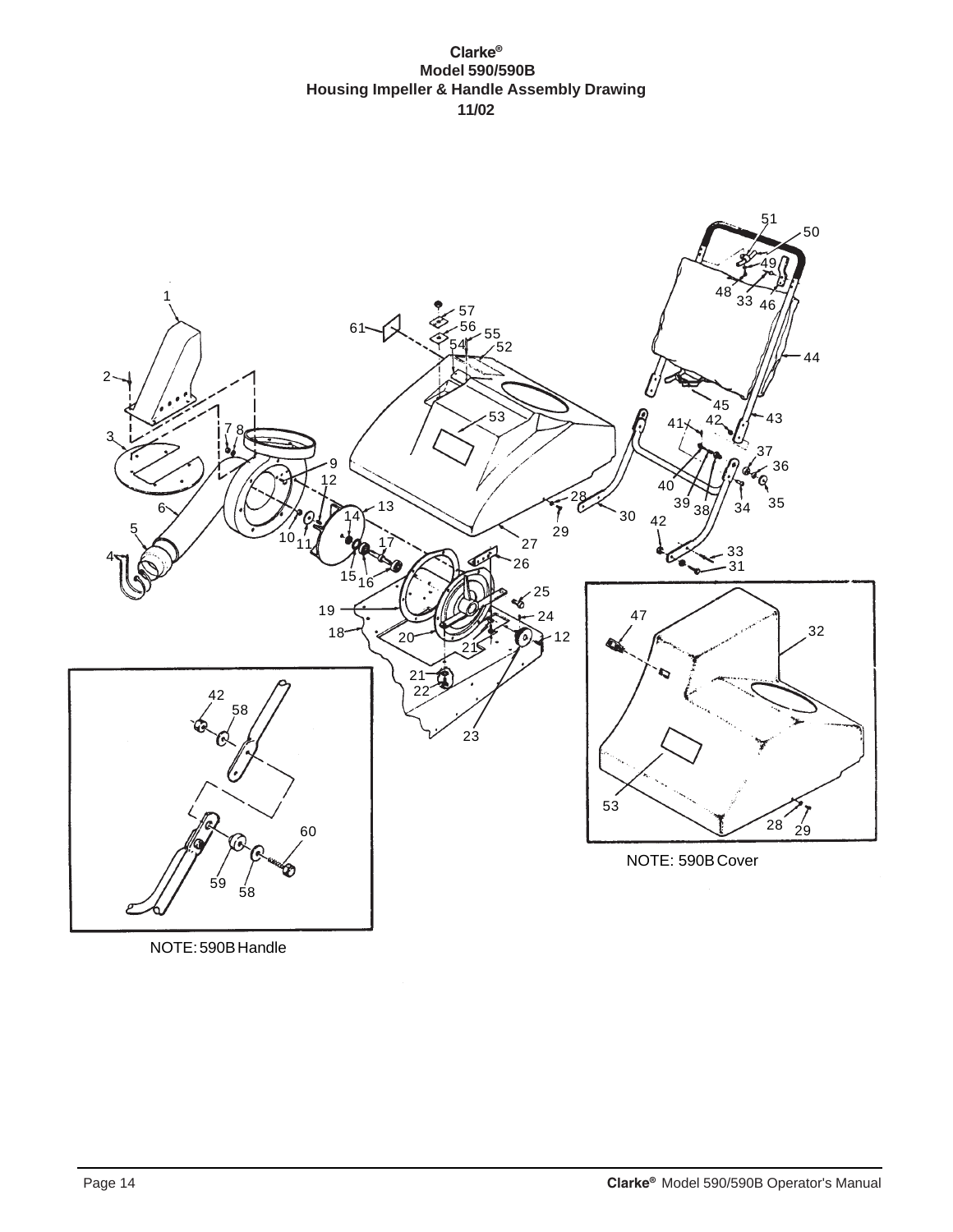#### **Clarke® Model 590/590B Housing Impeller & Handle Assembly Parts List 11/02**

| Ref#           | Part No. | <b>Description</b>                      | Qty                                        |
|----------------|----------|-----------------------------------------|--------------------------------------------|
| 1              | 612720   | Deflector                               | 1                                          |
| 2              | 84808A   | Screw 10-24 x 3/4                       | 4                                          |
| 3              | 66621A   | Plate, Adapter                          | 1                                          |
| $\overline{4}$ | 619221   | Cable. Tie                              | $\overline{c}$                             |
| 5              | 612422   | Coupling, Air Duct                      | $\mathbf 1$                                |
| 6              | 60068A   | Housing, Impeller                       | 1                                          |
| 7              | 920208   | Nut 1/4-20 Hx                           |                                            |
| 8              | 980657   | Washer 1/4 Lock                         | $\begin{array}{c} 3 \\ 3 \\ 3 \end{array}$ |
| 9              | 962446   | Screw, 1/4-20 x 1"                      |                                            |
| 10             | 920110   | Nut 5/16-18                             | $\mathbf{1}$                               |
| 11             | 980210   | Washer, Impeller                        | $\mathbf{1}$                               |
| 12             | 915044   | Key 3/16 x 3/16 x 1"                    | 2                                          |
| 13             | 614820   | Impeller                                | 1                                          |
| 14             | 618220   | Spacer, Impeller                        | 1                                          |
| 15             | 067304   | Ring, Retainer                          | 1                                          |
| 16             | 902550   | <b>Bearing</b>                          | $\overline{2}$                             |
| 17             | 617704   | Shaft, Impeller                         | 1                                          |
| 18             | 613220   | Frame, Main                             | 1                                          |
| 19             | 613421   | Gasket, Impeller, Cover                 | 1                                          |
| 20             | 612327   | Cover Asm., Impeller                    | 1                                          |
| 21             | 980652   | Washer $5/16$ Lock                      | 4                                          |
| 22             | 85811A   | Screw $5/16 - 18 \times 3/4$ Hex        | $\overline{\mathbf{4}}$                    |
| 23             | 616902   | Pulley, Motor                           | 1                                          |
| 24             | 962184   | Screw $\frac{1}{4}$ -20 x $\frac{3}{8}$ | $\overline{2}$                             |
| 25             | 962901   | Screw $\frac{9}{32}$ x 3/4 Hex HiLo     | 6                                          |
| 26             | 618525   | Support, Housing                        | 1                                          |
| 27             | 60069A   | Cover, Main                             | 1                                          |
| 28             | 980257   | Washer                                  | 4                                          |
| 29             | 962546   | Screw 10-24 x 5/8                       | $\overline{4}$                             |
|                |          |                                         |                                            |

| Ref# | Part No. | <b>Description</b>                  | Qty            |
|------|----------|-------------------------------------|----------------|
| 30   | 64473A   | Handle, Lower Half, w/Brace         | 1              |
| 31   | 85376A   | Screw 1/4-20 x 5/8 (590B only)      | 4              |
| 32   | 30026A   | Cover, Main (590B only)             | 1              |
| 33   | 83002A   | Rivet 1/4 Dia. x .490               | 8              |
| 34   | 960357   | Screw. Shoulder                     | $\overline{2}$ |
| 35   | 615001   | Knob, Handle Release                | 2              |
| 36   | 980603   | Washer, 5/16 Plain                  | $\overline{2}$ |
| 37   | 920280   | Nut, 5/8-18 x 3/8 Hex Jam           | $\overline{c}$ |
| 38   | 617202   | Retainer                            |                |
| 39   | 618301   | Spring, Handle, Release             | $\frac{2}{2}$  |
| 40   | 617001   | Plunger, Handle Release             | $\overline{2}$ |
| 41   | 925530   | Pin, $\frac{3}{32}$ x $\frac{1}{2}$ | $\overline{2}$ |
| 42   | 920349   | Nut 1/4-20 ESNA Stop                | 10             |
| 43   | 64474A   | Handle                              | 1              |
| 44   | 610620   | Bag, Filter                         | 1              |
| 45   | 618508   | Strap                               | $\overline{1}$ |
| 46   | 614520   | Hook, Cord, Storage                 | 2              |
| 47   | 47365A   | Switch, Power (590B only)           | $\overline{1}$ |
| 48   | 962731   | Screw 8 x 1/2 Pn Type A             | 1              |
| 49   | 980621   | Washer #1108                        | 1              |
| 50   | 627562   | Strain, Relief                      | 1              |
| 51   | 812180   | Clamp, Wire                         | 1              |
| 52   | 615131   | Label, Warning                      | 1              |
| 53   | 70673A   | Label. Clarke                       | $\overline{1}$ |
| 54   | 446303   | Plate, Fire, Warning                | 1              |
| 55   | 930074   | Rivet, 1/8 Closed End               | $\overline{c}$ |
| 56   | 613420   | Gasket, Plate                       | $\overline{1}$ |
| 57   | 616420   | Plate, Switch                       | 1              |
| 58   | 980413   | Washer, Flat 1/4                    | 4              |
| 59   | 67864B   | Spacer                              | $\overline{2}$ |
| 60   | 962455   | Screw 1/4-20                        | 2              |
| 61   | 70651A   | Label, Div. of ALTO                 | $\mathbf{1}$   |
| NI   | 46730A   | Static Strap (Battery Model)        | 1              |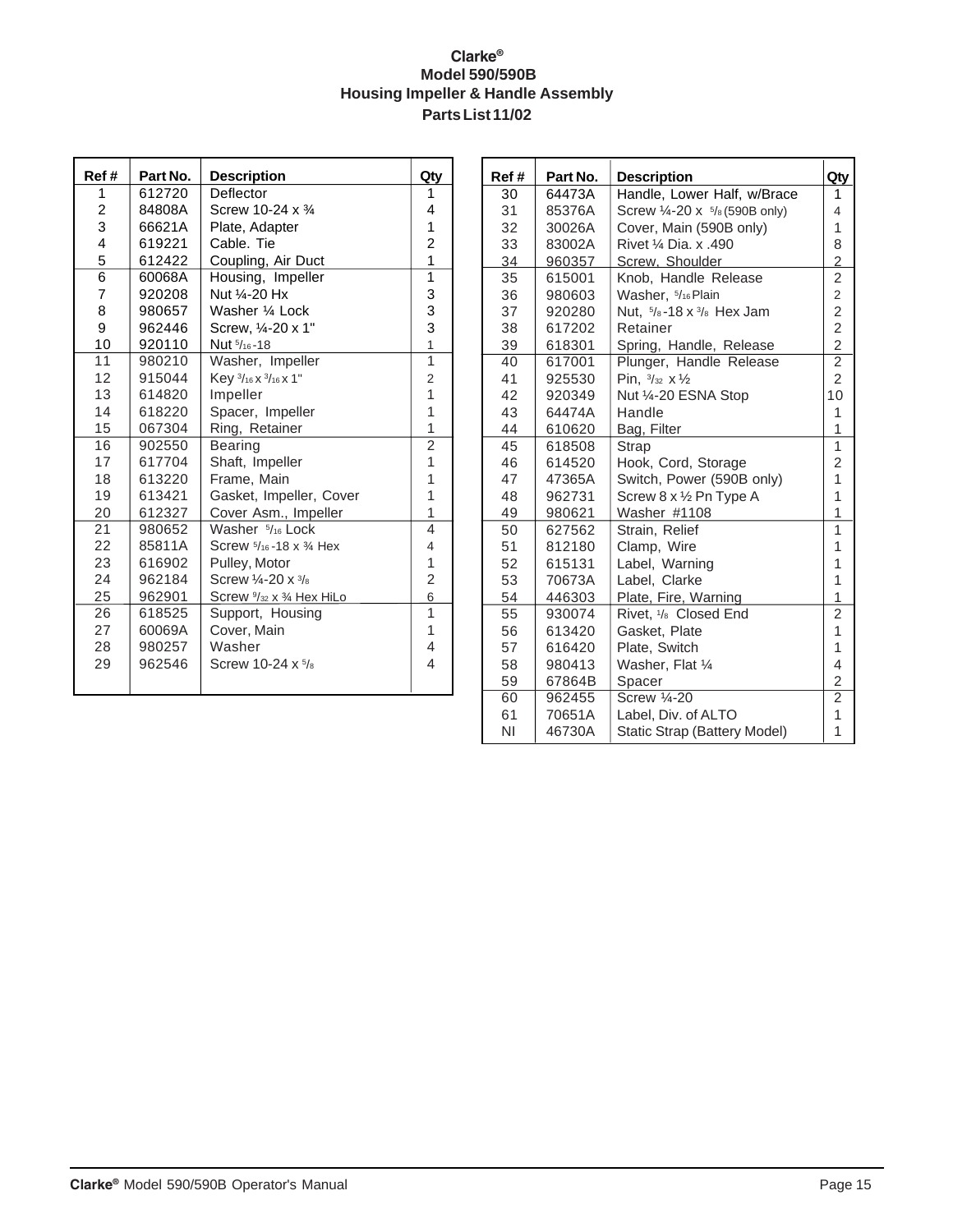#### **Clarke® Model 590/590B Motor & Drive Assembly Drawing & Parts List 12/98**

| Ref# | Part No. | <b>Description</b>                                               |   |
|------|----------|------------------------------------------------------------------|---|
| 1    | 962835   | Screw 10-24 $\times$ 1/ <sub>2</sub> Hex                         |   |
| 2    | 954010   | Wire, Assembly #16 Green                                         |   |
| 3    | 980603   | Washer #1110                                                     |   |
| 4    | 611101   | Bushing, Motor                                                   |   |
| 5    | 615221   | Motor, Drive (120 Volt)                                          |   |
|      | 615227   | Motor, Drive (230 Volt)                                          |   |
| 6    | 55410A   | Key 3/16 x 21/2                                                  |   |
| 7    | 920256   | Nut $5/16 - 18$ Hex                                              |   |
| 8    | 980652   | 078. Washer .319 x .586 x                                        | 4 |
| 9    | 980651   | <b>Washer</b> $\frac{11}{32}$ x $\frac{11}{16}$ x $\frac{1}{16}$ |   |
| 10   | 962184   | Screw $\frac{1}{4}$ -20 x $\frac{3}{8}$                          |   |
|      |          |                                                                  |   |

| Ref# | Part No. | <b>Description</b>             |  |
|------|----------|--------------------------------|--|
| 11   | 903768   | Belt, Fan                      |  |
| 12   | 616901   | Pulley, Motor, Impeller (120V) |  |
|      | 616906   | Pulley, Motor, Impeller (230V) |  |
| 13   | 616904   | Pulley, Motor, Brush (120V)    |  |
|      | 616905   | Pulley, Motor, Brush (230V)    |  |
| 14   | 903769   | Belt, Brush, Drive             |  |
| 15   | 962985   | Screw 5/16-18m x 11/4 Hex      |  |
| 16   | 47609A   | <b>Terminal, Battery</b>       |  |
| 17   | 56037A   | Motor (24V) 3400 RPM (590 B)   |  |
| 18   | 41602A   | Connector, Housing             |  |
| 19   | 41601A   | Connector, contact             |  |



NOTE: 590B Motor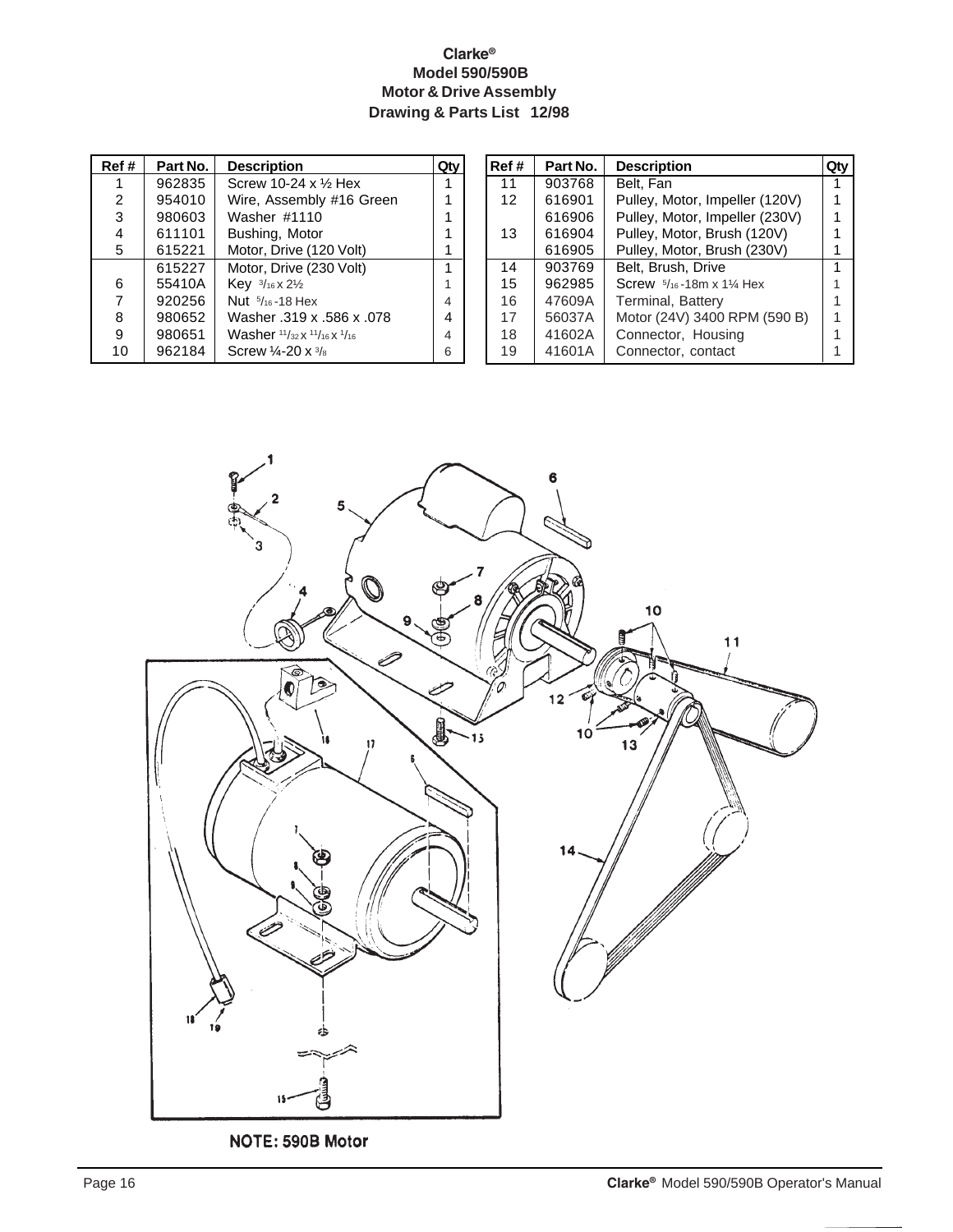**Clarke® Model 590/590B Wiring Diagram 12/98**



NOTE: FOR USE WITH PART NUMBER 615427.

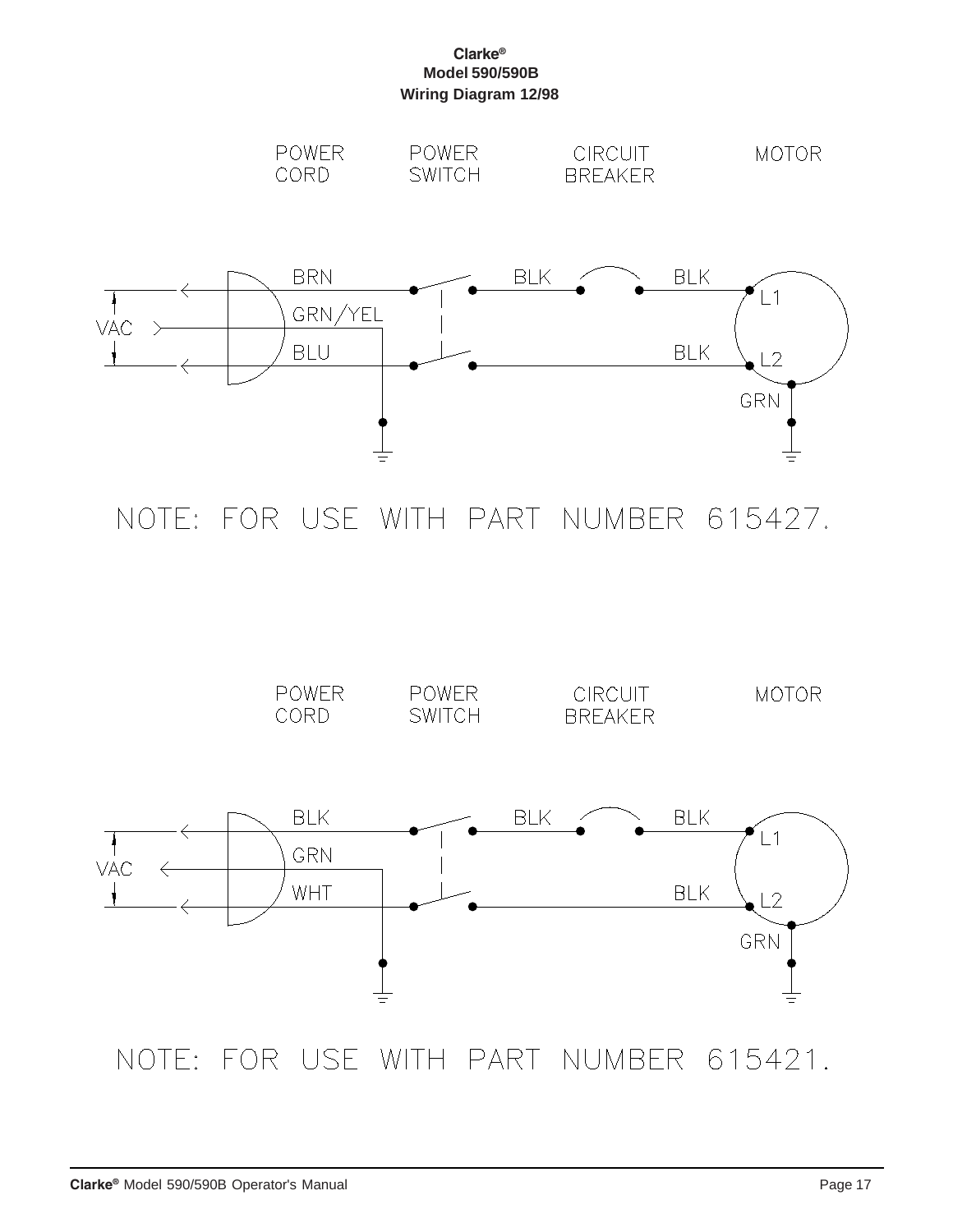#### **Clarke® Model 590B Electrical Schematic 4/94 24 Volts DC**

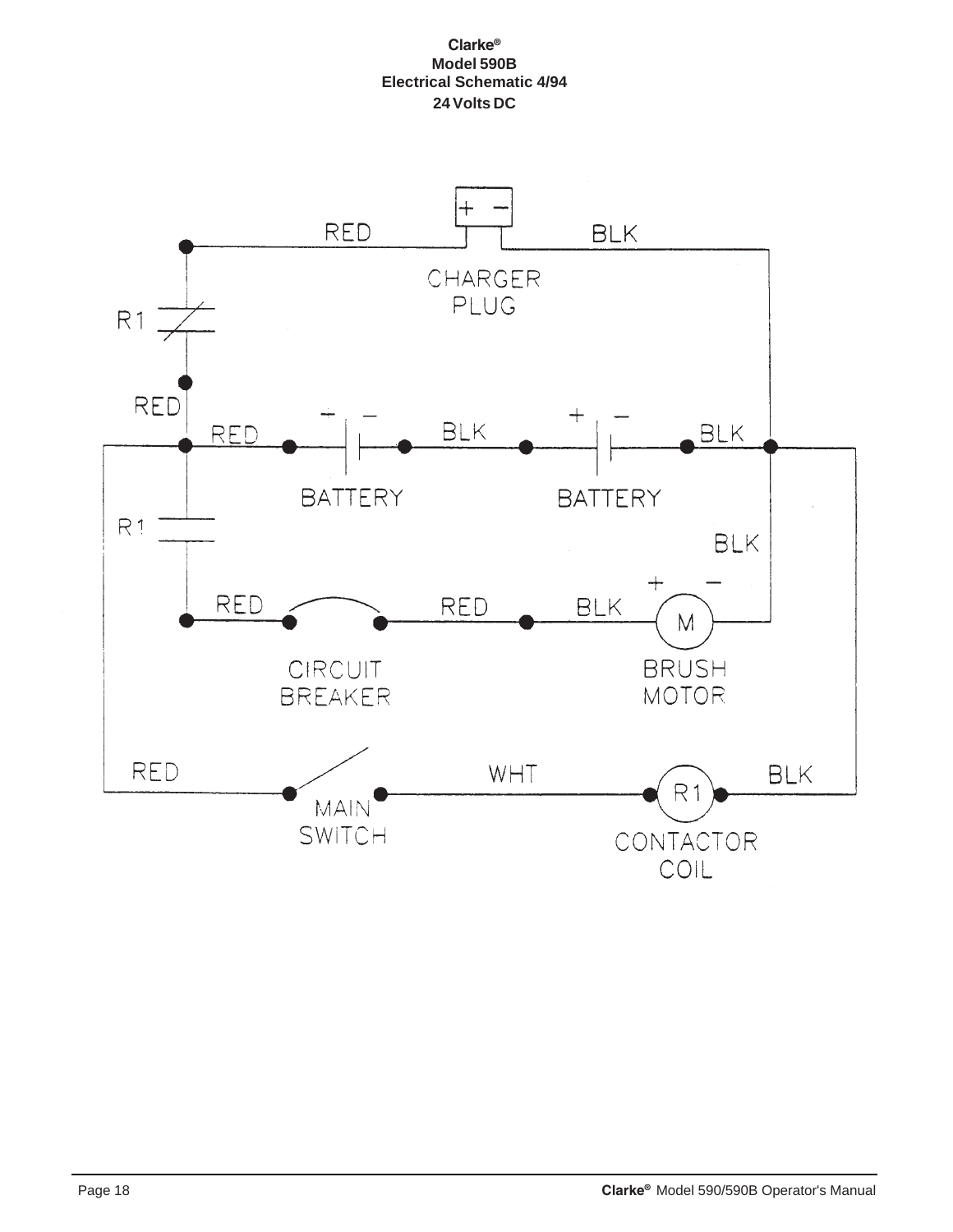## **CLARKE PRODUCT SUPPORT BRANCHES**

#### **CORPO PRODUCTION FACILITIES**

**Clarke®** , Springdale, Arkansas 2100 Highway 265 Springdale, Arkansas 72764 (479) 750-1000 **Customer Service - 1-800-253-0367 Technical Service - 1-800-356-7274**

**American Lincoln®**, Bowling Green, Ohio 43402 1100 Haskins Road

#### **SERVICE FACILITIES**

- **Clarke®**, Elk Grove, Illinois 60007 2280 Elmhurst Road (847) 956-7900
- **Clarke®**, Denver, Colorado 80204 1955 West 13th Ave. (303) 623-4367
- **Clarke®**, Houston, Texas 77040 7215 North Gessner Road 713-937-7717

#### **SERVICE AND SALES FACILITY**

**American Lincoln® / Clarke**, Madison Heights, Michigan 48071-0158 29815 John R. (810) 544-6300

**American Lincoln® / Clarke**, Marietta, Georgia 30066 1455 Canton Road (770) 973-5225

#### **Clarke®**

#### **Clarke American Sanders**

#### **A.L. Cook**

**Customer Service Headquarters and Factory** 2100 Highway 265 Springdale, Arkansas 72764 (479) 750-1000

> **Technical Service** 1-800-356-7274

#### **U. S. A. Locations European Locations**

#### **PRODUCTION FACILITIES**

ALTO Danmark A/S, Aalborg Blytaekkervej 2 DK-9000 Aalborg +45 72 18 21 00

ALTO Danmark A/S, Hadsund Industrikvarteret DK-9560 Hadsund +45 72 18 21 00

#### **SALES SUBSIDIARIES**

- ALTO US Canada, Ontario (Canada) 4080 B Sladeview Crescent Unit 1 Mississauga, Ontario L5L 5Y5 (905) 569 0266
- ALTO Overseas Inc., Sydney (Australia) 1B/8 Resolution Drive Caringbah NSW 2229 +61 2 9524 6122
- ALTO Cleaning Systems Asia Pte Ltd., Singapore No. 17 Link Road Singapore 619034 +65 268 1006
- ALTO Deutschland GmbH, Bellenberg (Germany) Guido-Oberdorfer-Straße 2-8 89287 Bellenberg +49 0180 5 37 37 37

ALTO Cleaning Systems (UK) Ltd., Penrith Gilwilly Industrial Estate Penrith Cumbria CA11 9BN +44 1768 868 995

ALTO France S.A. Strasbourg B.P. 44, 4 Place d'Ostwald F-67036 Strasbourg Cedex 2 +33 3 8828 8400

ALTO Nederland B.V. Postbus 65 3370 AB Hardinxveld-Giessendam The Netherlands +31 184 677 200

ALTO Sverige AB, Molndal (Sweden) Aminogatan 18 Box 4029 S-431 04 Molndal +46 31 706 73 00

ALTO Norge A/S, Oslo (Norway) Bjornerudveien 24 N-1266 +47 2275 1770